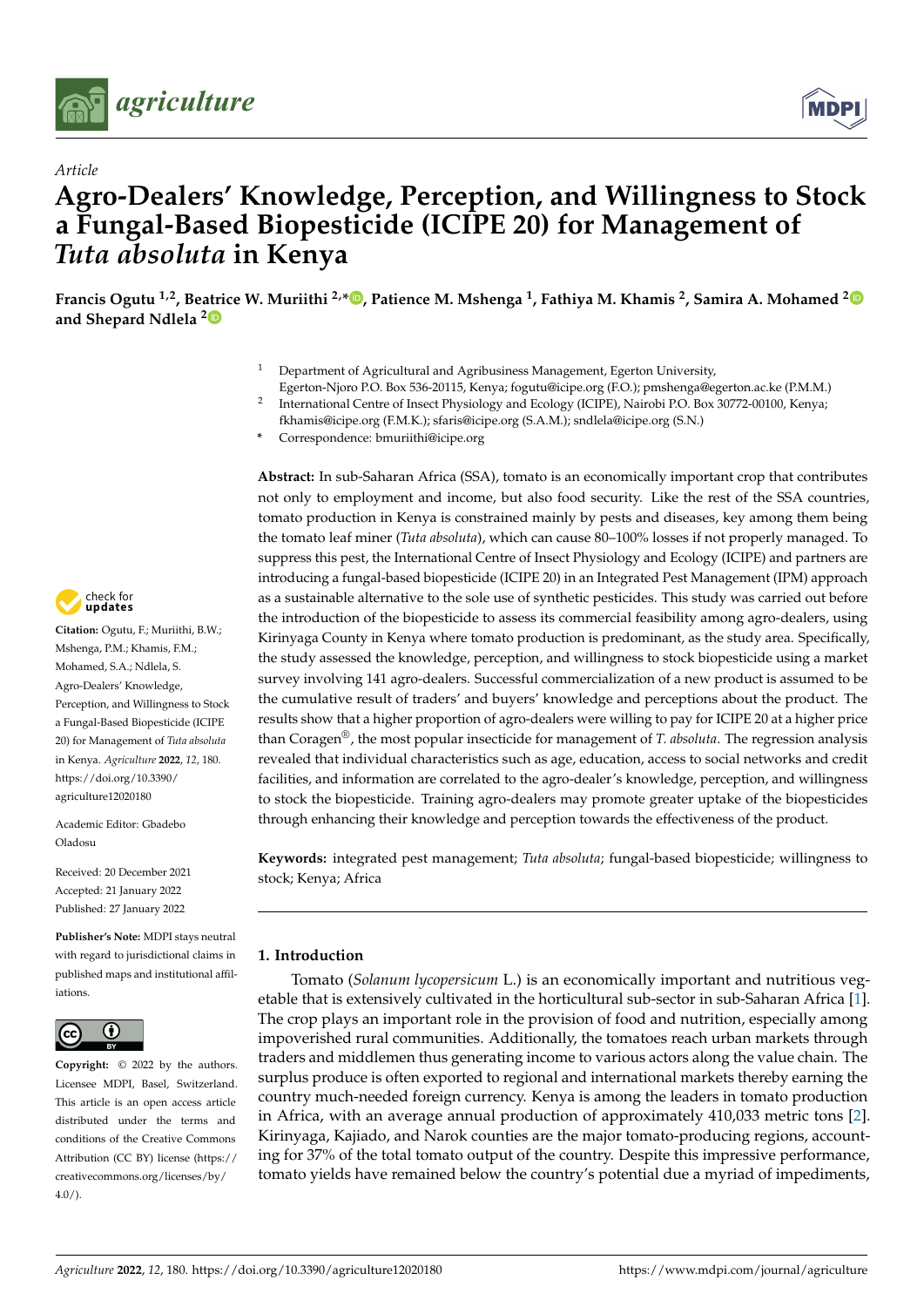including pests and diseases, key among them being the invasive South American tomato leaf miner (*Tuta absoluta*, Lepidoptera: Gelechiidae).

*Tuta absoluta* is the most economically important pest in tomato production, responsible for 80–100% production losses if not managed appropriately. Since the first appearance of *T. absoluta* in Kenya in 2013, tomato growers have chiefly depended on the use of synthetic chemical pesticides to control the pest. However, pesticides are known to cause unprecedented negative effects, including ecological damage [\[3\]](#page-10-2). They also cause serious health hazards among workers during their manufacture, formulation, handling at the sales point, and field application in crop protection [\[4\]](#page-10-3). High pesticide residues in food substances, which are harmful to human health and the environment, is attributed to over(mis) use of synthetic chemicals [\[5\]](#page-10-4). *T. absoluta* has a high propensity to develop resistance and is currently known to have developed resistance to several major classes of insecticides [\[6](#page-10-5)[,7\]](#page-10-6).

As a result of the negative effects of synthetic chemical pesticides, there has been an increasing demand for organic food products [\[8\]](#page-10-7). Organic farming combines both indigenous practices and science to produce crops that flourish in the absence or minimal use of synthetic insecticides and herbicides. It also incorporates integrated pest management components such as mass trapping of insect pests, orchard sanitation, and biological control [\[9\]](#page-10-8). Biological control (BC) involves the use of biopesticides or/and living organisms such as parasitoids or a beneficial insect that destroys the harmful one [\[10\]](#page-10-9). In this regard, the International Centre of Insect Physiology and Ecology (ICIPE) and partners are introducing an ecologically and economically friendly fungal-based biopesticide, dubbed ICIPE 20, for sustainable management of *T. absoluta* in Africa. This is in addition to the already introduced arsenal which includes the use of the effective parasitoid *Dolichogenidea gelechiidivoris* (Hymenoptera: Braconidae), imported from Peru. ICIPE 20 is an entomopathogenic fungus: *Metarhizium anisopliae* Sorokin (1883) isolated from soil in Migori county in Kenya, in 1989. The isolate has been demonstrated to cause between 82–92% mortality in *T. absoluta* larvae and adult moths and is highly compatible with the pheromone lures currently being used for monitoring and mass trapping moths [\[11\]](#page-10-10). The isolate if commercialized as a biopesticide will form an integral component of *T. absoluta* Integrated Pest Management (IPM) as it can be sprayed on the ground, and on the crop to kill both larvae and adult moths of the pest. Besides, the biopesticide can also be used in auto dissemination devices in conjunction with lures, which are commercially available in the market.

Although the use of biopesticides exhibits potential economic, health, and environmental benefits as demonstrated in related studies [\[12\]](#page-10-11), wide-scale commercialization and adoption of the technology will depend on agro-dealers' and farmers' knowledge, perceptions, and the agro-dealer's willingness to stock the new technology [\[13\]](#page-10-12) Conducted before scaling out the biopesticide, the objective of this study was to assess the knowledge and perceptions and willingness to stock the fungal-based biopesticide (ICIPE 20) among key agro-dealers who are direct retailers of the tomato producers, using Kirinyaga County as the case study. The study utilized the contingent valuation (CV) method to elicit agro-dealers' willingness to stock the biopesticide. This is the first study to assess the willingness to stock the effective and eco-friendly ICIPE 20 fungal biopesticide among agro-dealers. This study complements previous literature by critical analysis of potential factors that are likely to promote marketing of the relatively new biopesticide for management of the invasive tomato infesting leaf miner. Wider adoption of the biopesticide will depend on the trader's awareness, perception, and willingness to stock and sell the product within the farmer's reach. The importance of the knowledge, attitudes, and perceptions in commercialization and adoption of pest management technologies in developing countries is underscored in previous literature [\[13,](#page-10-12)[14\]](#page-11-0)

The results show that traders stocked a wide range of chemicals for the management of *T. absoluta* with the most used pesticide being Coragen® (active ingredient chlorantraniliprole). A higher proportion of agro-dealers (82%) was willing to pay for ICIPE 20 at the same price as  $\text{Coragen}^{\circledR}$  and most importantly, at a much higher price of approximately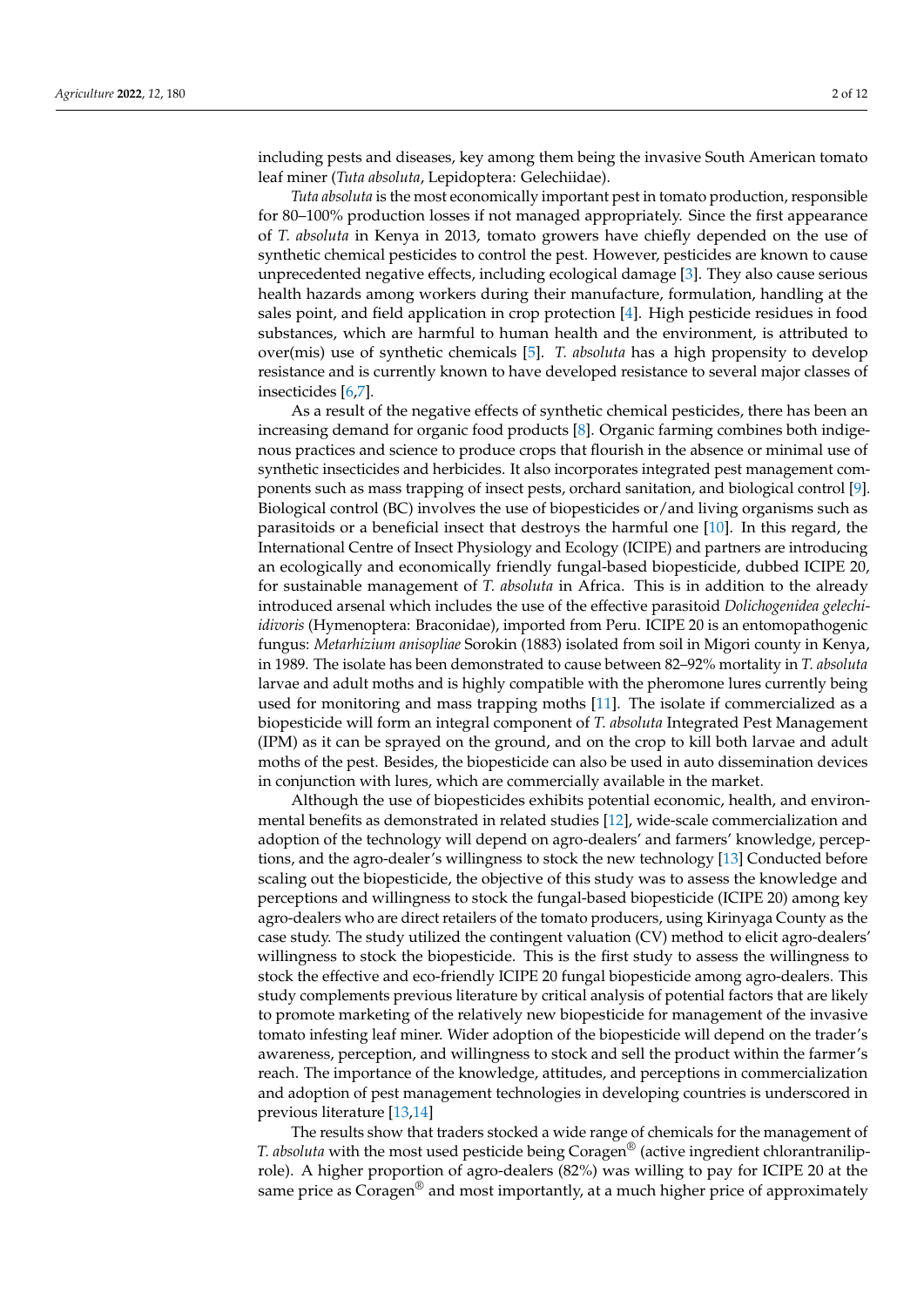Ksh 750 (US\$7.5) per liter. The regression analysis revealed that individual characteristics such as age, education, access to social networks, access to credit facilities, and information are correlated to the agro-dealers' knowledge, perception, and willingness to stock a fungal biopesticide. The remainder of the paper is organized into three sections. Section [2](#page-2-0) outlines the conceptual framework, and presents the materials and methods, Section [3](#page-5-0) provides the results and discussions, while Section [4](#page-9-0) presents the conclusions and provides policy implications.

### <span id="page-2-0"></span>**2. Materials and Methods**

# *2.1. Conceptual Framework*

This study is based on the theory of profit maximization which assumes that traders are compelled to search for new technologies to innovate efficient and effective products, reduce costs of production and increase revenues. However, these products may not have readily available markets thus making it impractical to determine their profitability. Determining the feasibility of stocking these new products is critical to the traders since they are profit-oriented. A bidding game in the contingent valuation method (CVM) was used in this study. It involves a series of yes/no questions aimed at determining the maximum willingness to stock for new products by agro-dealers. This approach is used in the valuation of non-market products for economic value as illustrated by the study conducted by Chege and Groot [\[15\]](#page-11-1) and further expounded by [\[16\]](#page-11-2). The repeated nature of questions in the bidding game gives the respondent enough time to make a decision based on the maximum favourable price that he or she is willing to pay for the product.

The CVM approach employs three methods, namely single-bounded, double-bonded and multi-bounded models. In the single-bounded model, the respondent is only offered one bid to either accept or reject. According to Carson [\[17\]](#page-11-3), the method is not appropriate since it requires a large sample size and is not statistically efficient. Studies have illustrated the effectiveness of the double-bounded model since it incorporates more information about the respondents' willingness to pay (WTP), and therefore providing efficient estimates [\[11](#page-10-10)[,18](#page-11-4)[,19\]](#page-11-5). The model offers a second bid, either higher or lower depending on the respondent's first response, unlike the single-bounded model [\[17\]](#page-11-3). The multiple-bounded model allows for multiple bids and choices, which offers the possibility of including alternatives for uncertainty. However, the multiple-bounded models are design-biased and influenced by the range of bids included [\[20\]](#page-11-6). Because of the endogeneity of the responses, it is common for a single participant to send a significant number of responses, which can make data analysis difficult. Bateman et al. [\[21\]](#page-11-7) noted various concerns when eliciting willingness to pay through repeated constrained questions, including boredom, quality deterioration, outrage, free riding, and yea-saying. Participants may become weary as a result of the large number of questions asked in a short period of time and therefore provide bias results especially to later responses and thus subjective predicted WTP [\[22\]](#page-11-8).

This study employed the double-bounded model which has a good theoretical justification and provides unbiased estimates [\[23\]](#page-11-9). In this model, the respondents are offered a two-sequence bid offer. They are asked if they will accept or reject the bid, then the next bid is asked depending on the respondent's initial response. Depending on the type of response from the respondent of either yes/no, a higher bid is offered if the respondent said 'yes' and a lower bid offered if the respondent said 'no'. The outcome presents four possible responses which include (i) Either both responses are 'yes', (ii) both of them are 'no', (iii) a 'no' followed by a 'yes' (iv), or a 'yes' followed by a 'no'. An assumption prevails that when the maximum willingness to pay is less than or equal to the lowest bid  $(maxWTP \leq Bid^L_j)$  then the first and second bid offers are rejected by the respondent. The maximum willingness to pay therefore lies between the lower and the first bid offer  $(Bid_j^L \leq \textit{maxWTP} < \textit{Bid}_j)$ , if the respondent rejects the first bid offer but accepts the second lower bid. If the respondent is willing to accept the first bid but rejects the second higher bid offer, then an assumption prevails that the respondent's maximum willingness to pay lies between the second higher bid and the first bid offer  $(Bid_j^H > maxWTP > Bid_j)$ .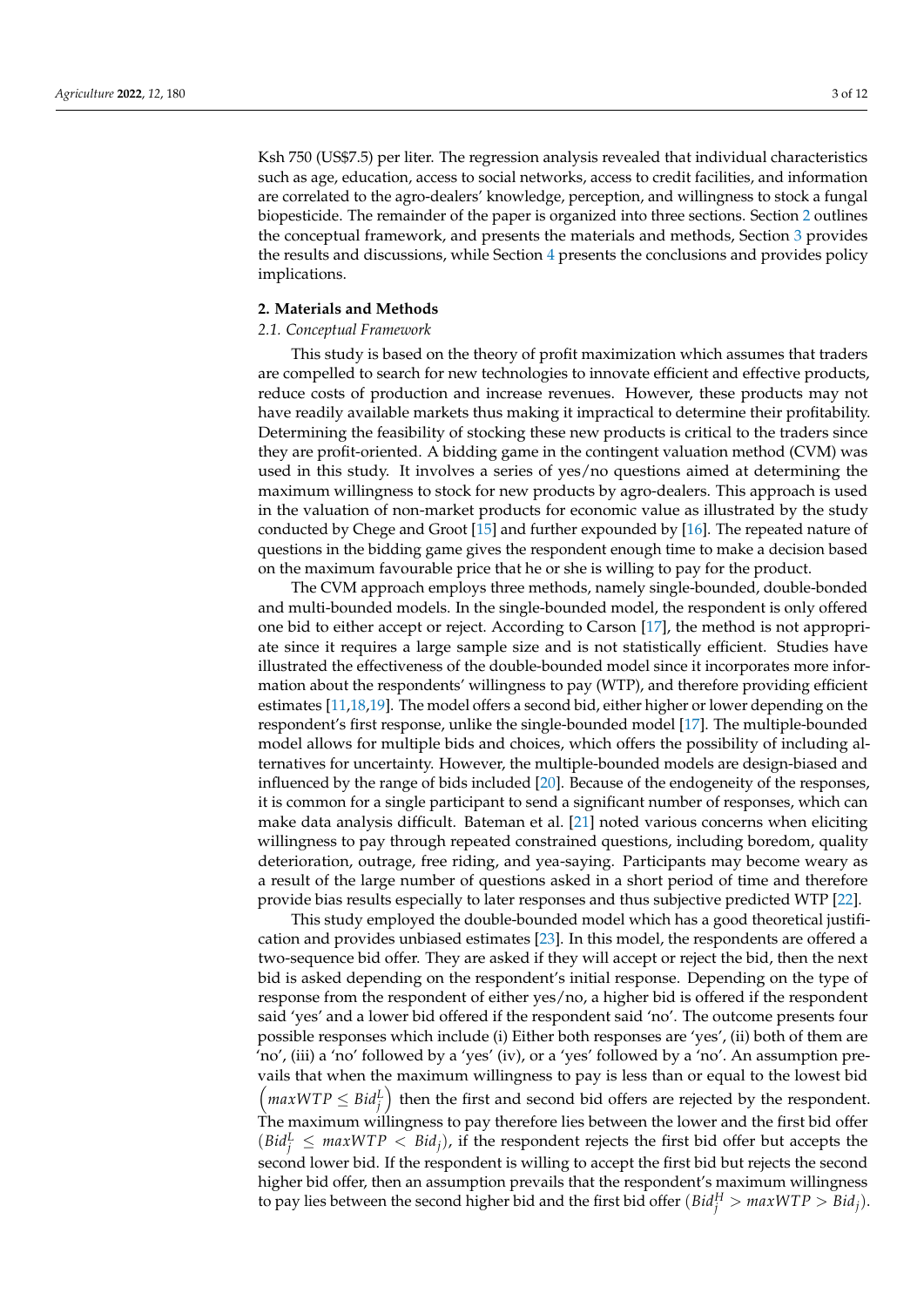Finally, if the respondent is willing to accept both the first and the second higher bids, then an assumption prevails that the respondent's maximum willingness to pay is greater than or equal to the second higher bid  $\left(\textit{maxWTP} \geq \textit{Bid}_j^H\right)$ .

For this study, the agro-dealers were first asked about the most demanded pesticide for the management of the leaf miner, and the price per litre. This price was offered as the first bid for the fungal-based biopesticide. Those who answered positive (yes), were offered a higher price, which was increased by the randomly assigned premium (i.e., 5%, 10%, 20%, 30%, or 50%). The respondents who answered 'no' to the first bid were offered a lower price similarly reduced by a randomly assigned discount (i.e., 5%, 10%, 20%, 30%, 50%). The binary probit model was then employed to analyse the different factors influencing agro-dealers' willingness to stock a fungal-based biopesticide.

#### *2.2. Study Area and Data Collection*

The data were collected from 141 agro-dealers in Kirinyaga County in Kenya. The study site and respondents were selected through the multi-stage sampling technique. In the first stage, Kirinyaga County was purposively selected since it is the leading tomatoproducing county in Kenya [\[24\]](#page-11-10). The county accounts for about 17% of the total country's production, followed by Kajiado (11.8%) and Taita Taveta (8.5%) [\[24\]](#page-11-10). In the second stage, two sub-counties, namely Mwea East and Mwea West were purposefully selected due to their predominance in the total production (Figure [1\)](#page-4-0). A census of the agro-dealers within the two sub-counties was then developed with the help of the agricultural officers. All the listed agro-dealers (141) were targeted for the survey. Data were collected by well-trained enumerators who were post-graduate students with vast experience in and data collection. They were trained and supervised by the lead author of this study. Data collection was done using a pre-tested semi-structured questionnaire programmed in the CSPro version 7.0 software to reduce data collection errors. The questionnaire was written in English but comprehensively explained in the national language Swahili and the local language of the study area to the enumerators to ensure accurate translation of the questions during the actual survey. Additionally, to ensure relevant and accurate information from the respondents, the sub-county agricultural officers were engaged, to assist in mobilizing the agro-dealers and introduce the enumerators to them. The study area is shown below (Figure [1\)](#page-4-0).

The information collected included the agro-dealers' socioeconomic characteristics such as age, gender, education level and the number of years in agro-vet business operation, their knowledge, and perception towards the use of biopesticides, their capacity to stock new biopesticides, their willingness to stock the fungal-based biopesticides for management of *Tuta absoluta*, and the costs and benefits associated with commercializing biopesticides. This study was approved by the *icipe*'s social science and impact assessment unit, in line with the institution's research ethics policy guidelines. The questionnaire had an introductory statement that sought the agro-dealers consent to participate in the survey. Thus, respondents participated freely and the confidentiality of personal information was guaranteed.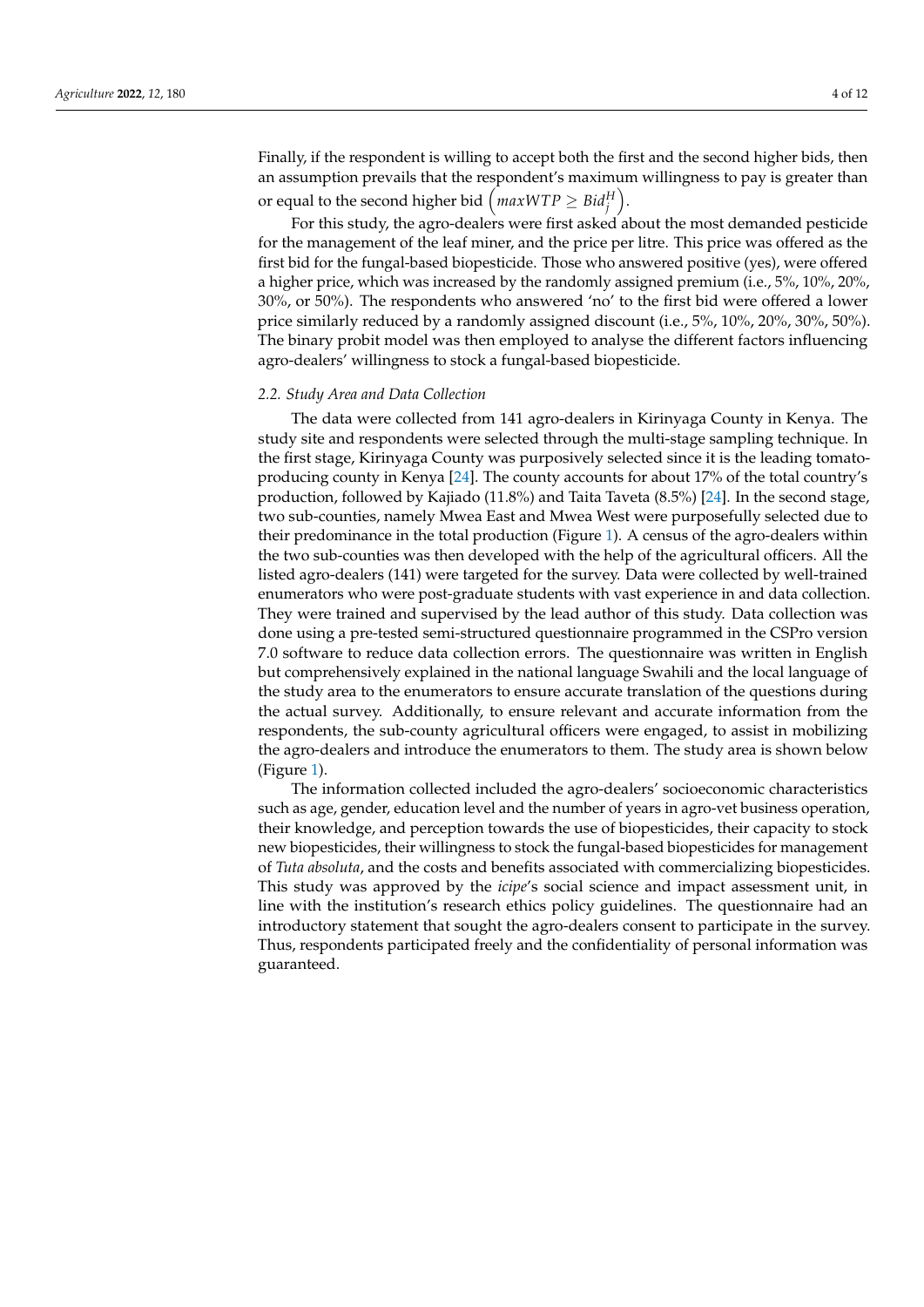<span id="page-4-0"></span>

**Figure 1.** Map of Kenya showing the study area. **Figure 1.** Map of Kenya showing the study area.

#### $Empirical$  included the agro-dealersted included the agro-dealersted included the agro-dealersted included the agro-*2.3. Empirical Model*

The present study adopted a binary regression model to identify covariates that influence agro-dealers willingness to stock a fungal-based biopesticide. The model gives the probability that *y* (dependent variable) is equal to one, is chosen conditional on a set of independent variables. The most used approaches are the logit and probit models which assume that the functional form of dependence on the independent variables is known. Both the probit and logit models yield similar inferences though not identical since the logit regression has a standard logistic distribution of errors while the probit has a normal distribution of errors  $[25]$ . Therefore, the probit model is appropriate since it assumes normality that is; a mean of  $0$  and a standard deviation of  $1$ .

*2.3. Empirical Model* variable. Probit analysis is based on the cumulative normal probability distribution. The ETHETY dependent variable of the model is the variable of zero and one. The bar stady, the dependent variable of the model is the willingness to stock fungal-based biopesticide, which takes a value of 1 if Yes, and 0 otherwise. The probability *pi* of choosing any  $p_{\text{in}}$  is equal to one of  $\alpha$  is equal to one, is chosen conditional on a set of  $\alpha$  set of  $\alpha$  set of  $\alpha$  set of  $\alpha$  set of  $\alpha$  set of  $\alpha$  set of  $\alpha$  set of  $\alpha$  set of  $\alpha$  set on a set of  $\alpha$  set of  $\alpha$  se alternative over not choosing it can be expressed as follows: The probit model is a statistical probability model with two categories in the dependent binary dependent variable, *y*, takes on the values of zero and one. For our study, the

$$
pi = prob\left(Yi = \frac{1}{X}\right) = \int_{-\infty}^{Xi\beta} (2\pi) - \frac{1}{2} exp\left(-\frac{t^2}{2}\right) dt = \Phi\left(xi \beta\right)
$$
 (1)

where  $\Phi$  represents the cumulative distribution of a standard normal random variable. Consequently, the factors influencing agro-dealers willingness to stock a fungal based biopesticide was estimated using the probit model of the following form:

$$
Y_i = \beta_0 + \beta X_i + e_i \tag{2}
$$

where  $X_i$  is a vector of characteristics of interest for agro-dealer *i* and their household, and  $e_i$  is an error term. The selection of the independent variables  $(X)$  for this study was guided by the review of previous literature on willingness to pay for new products [\[14–](#page-11-0)[16\]](#page-11-2),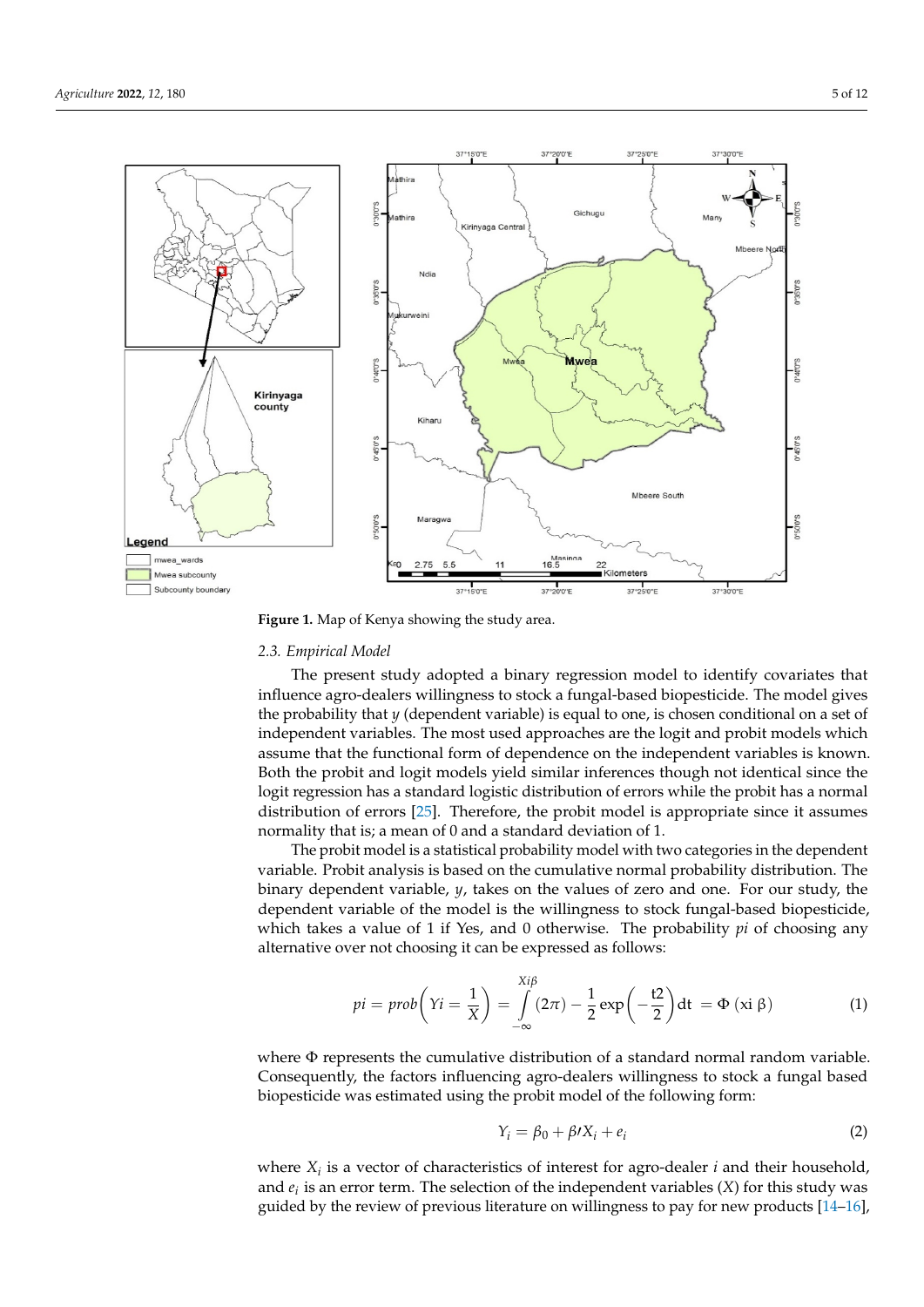and the knowledge, attitudes, and practices towards pesticide use [\[17–](#page-11-3)[19\]](#page-11-5). These include individual characteristics such as age and education, and business-level variables such as years of business experience, use of hired labor, access to information, social capital and networks, and managerial support. Further, perception studies such as Abudulai [\[26\]](#page-11-12) and Schreinemachers [\[27\]](#page-11-13) were also reviewed to provide an in-depth analysis for robust results.

# <span id="page-5-0"></span>**3. Results and Discussion**

### *3.1. Selected Socio-Economic Characteristics of the Study Population*

The description and summary of selected socioeconomic characteristics of the sampled agro-dealers are presented in Table [1.](#page-5-1) On average, the agro-dealers were 35 years of age, with 13 years of schooling, implying that the majority of the traders were young and had attained a secondary level education. Education is considered as a human capital that facilitates the use of available information to reduce the existing constraints [\[28\]](#page-11-14). For example, agro-dealers who are better educated may have better business skills that enable them to operate their businesses more efficiently and therefore be more likely to stock the fungal-based biopesticide. The average number of years of business operation was 5 years, depicting a general low level of experience in the agro-vet business.

<span id="page-5-1"></span>**Table 1.** Socio-economic characteristics of agro-dealers in Kirinyaga County (*n* = 141).

| <b>Agro-Dealer Characteristics</b>                                           | <b>Statistics</b> |
|------------------------------------------------------------------------------|-------------------|
| Age of the agro-dealers (years)                                              | 35.73 (10.65)     |
| Years of schooling of agro-dealers                                           | 13.00(2.13)       |
| Years in Agro-vet operation                                                  | 4.97(5.19)        |
| Agro-dealer access to credit $(1 = yes, 0 = No)$ (%yes)                      | 46.1              |
| Hired labour in the agro-vets $(1 = yes, 0 = No)$ (%yes)                     | 32.62             |
| Agro-dealer access to information $(1 = yes, 0 = No)$ (%yes)                 | 92.20             |
| Agro-dealer access to social networks $(1 = yes, 0 = No)$ (%yes)             | 43.97             |
| Managerial support by manufacturers and suppliers $(1 = yes, 0 = No)$ (%yes) | 81.56             |

Note: Standard deviation in parenthesis.

About 46% of the agro-dealers stated that they had access to credit facilities. However, only 7% of them reported that they needed credit for the agro-vet business operations. Chia et al., [\[29\]](#page-11-15) observed that access to credit enhances willingness to stock new products, with a corresponding positive perception towards them.

With respect to hired labour, the results indicated that 33% of the respondents hired extra workforce for their agro-enterprises. Two (2%) of the agro-dealers employed parttimers, 29% had full-time employees, 1% employed both full-time and part-time workers, while the rest (67%) used family labour. A significant number (92%) of the agro-dealers reported having good access to market information. This includes information on prices, new products, competition, and market trends. Information access is often viewed to facilitate efficient decision-making in business and hence expected to positively influence the willingness to stock the new fungal-based biopesticide among the agro-dealers.

About 82% of the surveyed agro-dealers reported managerial support from their merchandise manufacturers and suppliers. Previous studies indicate that the availability of manpower in businesses triggers expansion of the ventures with a corresponding improved sale. This is because they are educated and trained on the new technologies to avoid obsolescence [\[30\]](#page-11-16). This is justified by Lin [\[31\]](#page-11-17) on new product acceptance decisions. The availability of managerial support is therefore expected to positively influence the agrodealers' willingness to stock the biopesticide. Social capital and networks are important for creating awareness and allowing the exchange of information about new products. About 44% of the agro-dealers participated in social networks (agro-dealer groups or cooperatives), which may positively influence their willingness to stock the new fungal biopesticide.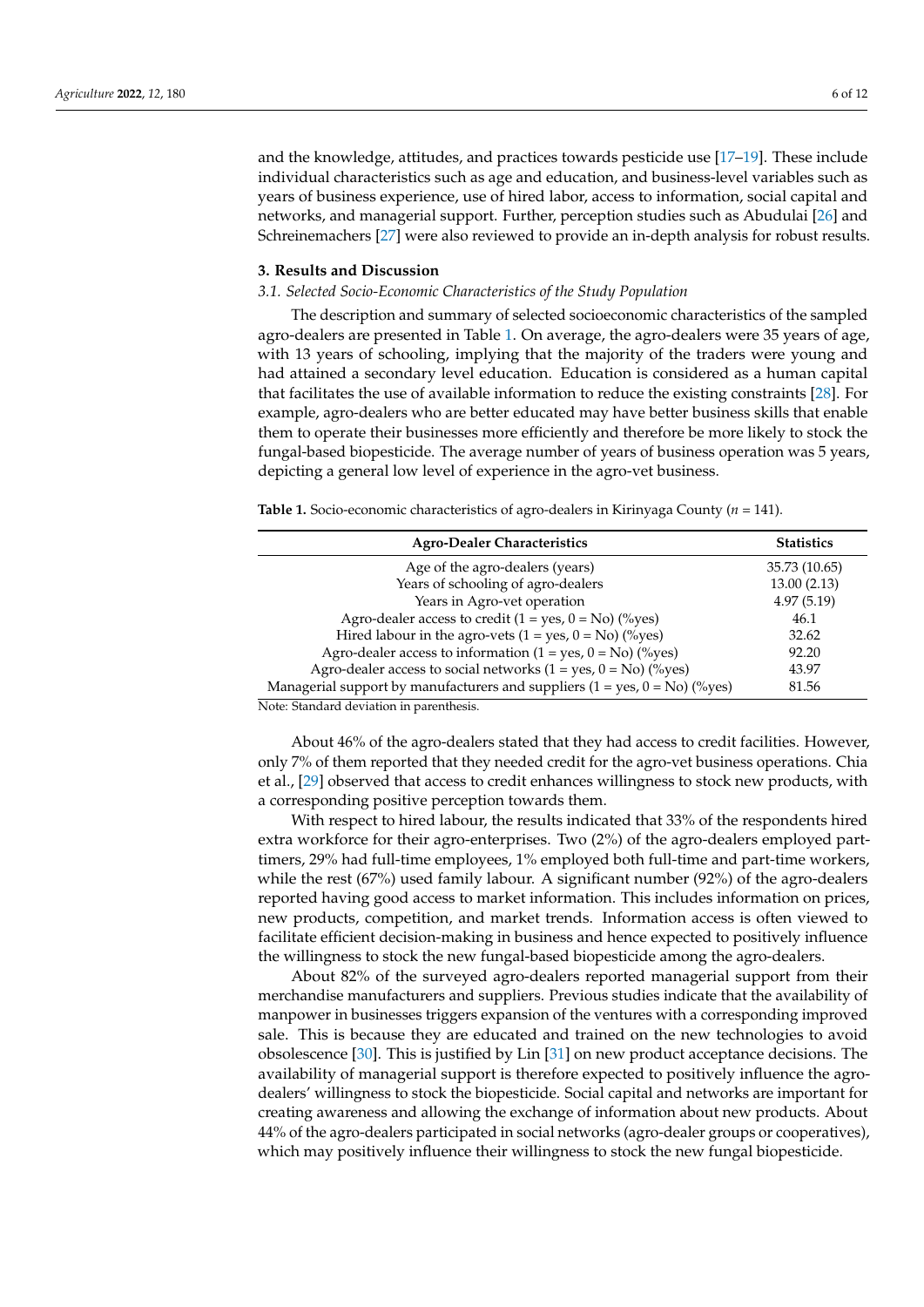# *3.2. Agro-Dealers Knowledge of Biopesticides*

Table [2](#page-6-0) presents the agro-dealers' knowledge of biopesticides and other non-pesticide practices. Most (71%) of the agro-dealers were aware of non-chemical practices for the management of *T. absoluta*, while about 43% were aware of the biopesticide for suppression of the pest. Different cultural practices for management of the pest were reported by the respondents such as planting resistant tomato varieties, crop rotation with non-host crops, physical removal of the infested plant or plant parts among others (Table [2\)](#page-6-0). Crop rotation was reported as the most popular cultural method for management of *T. absoluta* among the farmers that interact with the interviewed agro-dealers. The results corroborate with previous studies such as Retta and Berhe [\[32\]](#page-11-18) who observed crop rotation with a host-free crop as an important cultural practice for eradication of tomato leaf miner.

<span id="page-6-0"></span>**Table 2.** Agro-dealers' knowledge of biopesticides and other non-pesticide practices in Kirinyaga County.

| <b>Management Method</b>          | Practice                                                                 | Responses (% Yes) $n = 141$ |
|-----------------------------------|--------------------------------------------------------------------------|-----------------------------|
| Non-synthetic chemical pesticides | non-chemical pesticides for control of Leaf miner                        | 70.92                       |
| Non-pesticide practices           | Knowledge on non-pesticide practices for control<br>of Leaf miner (%yes) | 43.36                       |
| Cultural practices                | Planting resistant tomato varieties                                      | 29.51                       |
|                                   | Selecting healthy seeds or sanitizing<br>seed treatment                  | 19.67                       |
|                                   | Soil tillage                                                             | 13.11                       |
|                                   | Crop rotation with non-host crop                                         | 78.69                       |
|                                   | Adjust planting/harvesting dates to<br>reduce pest damage                | 31.15                       |
|                                   | Adjust irrigation timing/amount to<br>reduce pest damage                 | 37.70                       |
|                                   | Growing tomato under insect net or net house                             | 50.82                       |
|                                   | Picking and destroying infected plant<br>or plant parts                  | 54.10                       |
|                                   | Using a barrier crop                                                     | 18.03                       |
| Orchard sanitation                | Collecting fallen infested tomatoes and<br>burying underground           | 54.10                       |
| Trapping                          | Using Pheromones traps for monitoring,<br>and mass trapping              | 40.98                       |
|                                   | Hanging sticky traps                                                     | 16.39                       |
|                                   | Using water traps                                                        | 3.28                        |
| Biological control                | using parasitoids/natural enemies                                        | 32.79                       |

Source: Survey data.

Although orchard sanitation is also a cultural practice, we report it separately since it is one of the broader IPM practices that is recommended for suppression of *T. absoluta* in addition to the use of biopesticide among other supplementary strategies [\[33\]](#page-11-19). The importance of the practice is supported by the significant number of respondents (54%) who reported the management method in our study. Agro-dealers were also familiar with other tomato leaf miner IPM strategies such as the use of pheromone and water traps, as well as biological control using natural enemies.

### *3.3. Agro-Dealers' Perception towards Biopesticides in Kirinyaga County*

The principal component analysis (PCA) method was used to extract perception indicators from agro-dealers. The robustness of the analysis was tested using Kaiser-Meyer-Olkin (KMO) test, Bartlett's test, and Cronbach's alpha tests. The KMO value of 0.8099 is higher than the accepted value of 0.5, which depicts that the sample was adequate and principal component analysis could be used for the given data set. The significance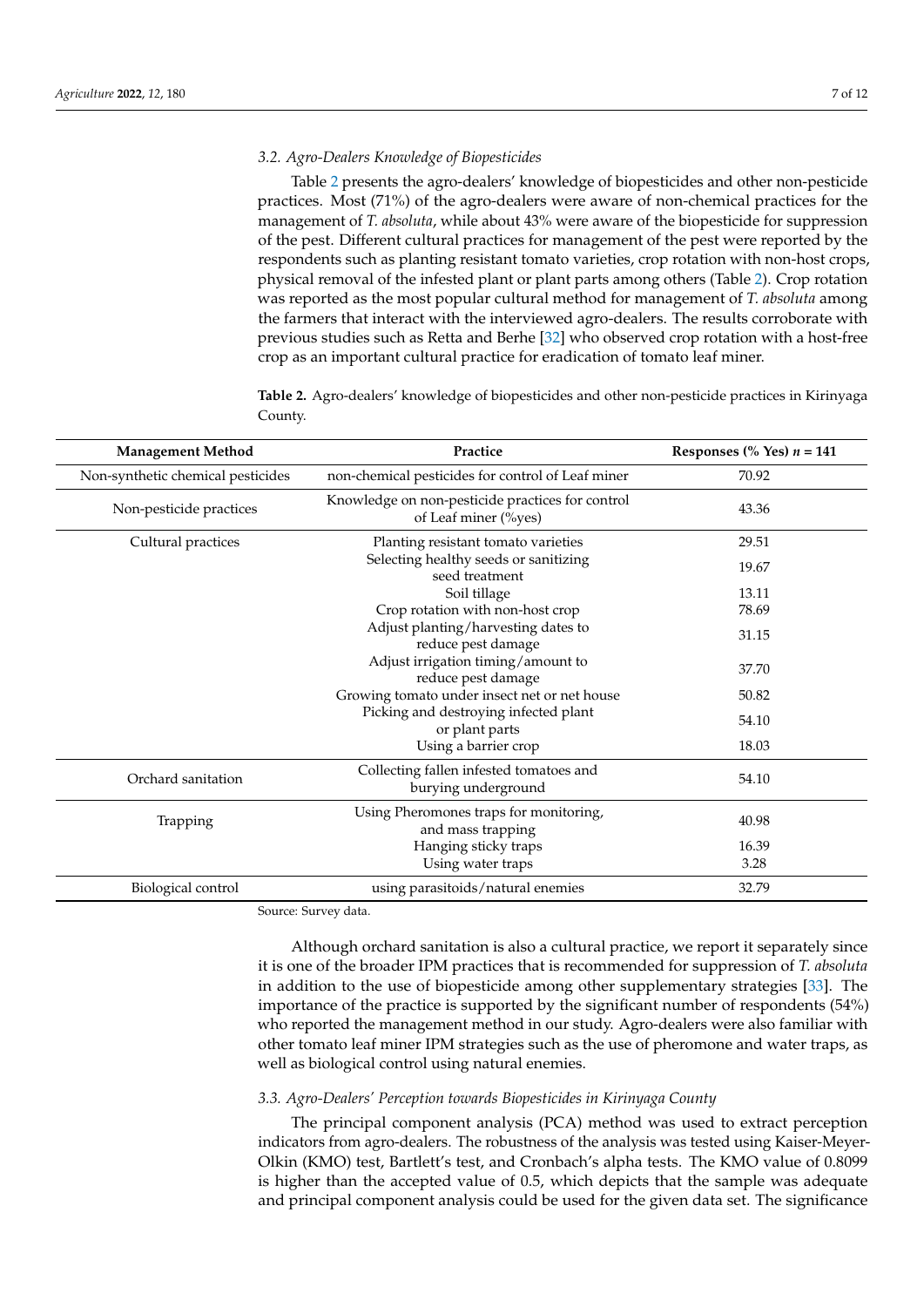of *p* < 0.001 acquired for Bartlett's test also indicates a sufficient measure of sampling adequacy. In addition, a Cronbach's alpha value of 0.7747 indicates a high level of internal consistency thus the indicators measured the same latent perception variables as shown in Table [3](#page-7-0) below.

|                                            | PC <sub>1</sub><br><b>Effectiveness in Crop</b><br>Protection | PC <sub>2</sub><br><b>Effect on Health and</b><br>Environment | PC <sub>3</sub><br>Commercialization<br>Aspect | Unexplained |
|--------------------------------------------|---------------------------------------------------------------|---------------------------------------------------------------|------------------------------------------------|-------------|
| Use of Biopesticides in<br>crop protection | 0.4676                                                        |                                                               |                                                | 0.2037      |
| Effectiveness of the biopesticides         | 0.4916                                                        |                                                               |                                                | 0.1683      |
| Safe to humans and<br>the environment      |                                                               | 0.6635                                                        |                                                | 0.3463      |
| Willingness to trade                       |                                                               | 0.6139                                                        |                                                | 0.4176      |
| Contributes to high yield                  | 0.4807                                                        |                                                               |                                                | 0.1646      |
| Can replace synthetics                     | 0.4671                                                        |                                                               |                                                | 0.225       |
| Price when trading                         |                                                               |                                                               | 0.6046                                         | 0.4575      |
| Type of pesticides                         |                                                               |                                                               | 0.6426                                         | 0.4002      |
| Effect on health                           |                                                               |                                                               |                                                | 0.6061      |
| Demand                                     |                                                               |                                                               | 0.4319                                         | 0.6782      |
| Test for robustness                        |                                                               |                                                               |                                                |             |
| Kaiser-Meyer-Olkin                         | 0.8099                                                        |                                                               |                                                |             |
| Bartlett's test                            | 0.0000                                                        |                                                               |                                                |             |
| Cronbach's alpha                           | 0.7747                                                        |                                                               |                                                |             |

<span id="page-7-0"></span>**Table 3.** Principal component analysis results with component loadings.

We asked agro-dealers to rank their preference based on the use of biopesticides in crop protection, from 0 to 4 (0 for most preferred, 1 for preferred, 2 for less preferred, 3 for least preferred, and 4 for others). They were also asked if they consider pesticides characteristics such as price, the type of pesticide, the effect of pesticide on human health, and the pesticides demand when making stocking decisions. Further, they were also asked to rank their level of agreement with statements concerning biopesticides which included: 'biopesticides are effective in controlling *T. absoluta*', 'biopesticides are safe to both humans and the environment', willingness to trade biopesticides, 'biopesticides contribute to high yield as compared to synthetic pesticides', and if they believe that biopesticides can replace synthetic pesticides. After running the principal component analysis, three principal components were extracted from the agro-dealers' responses. The first one contributed the highest percentage (35%) to the variance, while the second and third components contributed 15% and 13%, respectively. The first principal component (PC 1) captured the following dominant factors; 'preference of biopesticide use in crop protection', 'biopesticides are effective in controlling *T. absoluta*', 'biopesticides contribute to high yield as compared to synthetic pesticides, and 'biopesticides can replace synthetic pesticides' (Table [3\)](#page-7-0).

These results show that the PC 1's dominant factors were found to represent the effectiveness of biopesticides in crop protection over synthetic chemical pesticides. The dominant perception indicators captured in PC 2 were found to represent the general effect of biopesticides on human health and the environment, while PC 3 captured the aspect of commercialization and factors considered in decision making when trading in pesticides which included; 'price when trading', 'the type of pesticide' and 'the demand' as illustrated in Table [3.](#page-7-0)

#### *3.4. Willingness to Stock Biopesticides among the Surveyed Agro-Dealers*

Eighty-two (82%) percent of the interviewed agro-dealers were willing to stock the new ICIPE biopesticide at a price similar to the current buying price of the most used chemical pesticide for control of *T. absoluta* (Coragen®), estimated at Ksh. 622 (US\$6.22)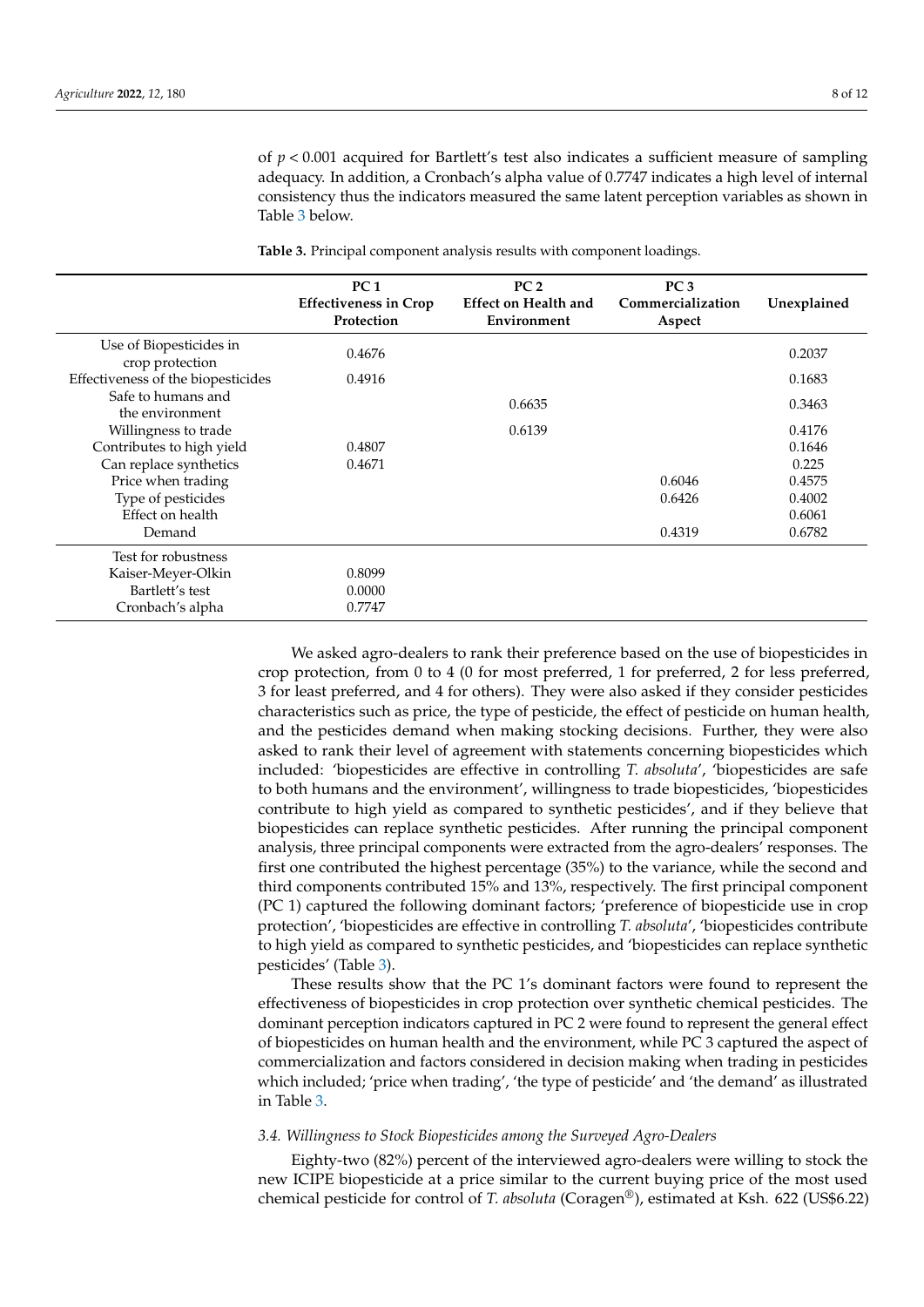per litre (Table [4\)](#page-8-0). The rest rejected the offer. As noted earlier, the agro-dealers were asked the buying price for the most frequently sold pesticide for management of *T. absoluta*. This price was the first bid of the double-bounded contingent valuation, followed either by a higher or lower amount as explained earlier in the conceptual framework. They were then offered a discount ranging from 5% to 50% of their current cost of stocking the most used chemical pesticide for control of *T. absoluta*, randomly picked by the data collection program (CSPro) and presented to the agro-dealer. Once offered a discount, additional agro-dealers were willing to stock the fungal-based biopesticide. Those who accepted the first bid were then asked if they would be willing to stock the biopesticide at a higher price ranging from 5% to 50% of the initial bid. Additional agro-dealers were willing to stock at slightly above the initial bid. On average, the mean willingness to pay for the ICIPE 20 was Ksh. 1.018 per litre (US\$10.18), about 64% over and above Coragen® market price. This suggests that the agro-dealers consider biopesticides more efficient than chemical pesticides such as Coragen®, and thus would be willing to stock and sell them to tomato growers (Table [4\)](#page-8-0).

<span id="page-8-0"></span>**Table 4.** The agro-dealers' mean willingness to pay and mean premium price for biopesticide and commonly used synthetic pesticide.

| Pesticide                                             | Mean    | Z Stat      | % Change from<br><b>Market Price</b> |
|-------------------------------------------------------|---------|-------------|--------------------------------------|
| Fungal biopesticide (ICIPE 20)                        | 1018.19 | $17.21$ *** | 64                                   |
| Coragen <sup>®</sup>                                  | 621.96  |             |                                      |
| .<br>$\sim$ $\sim$ $\sim$ $\sim$ $\sim$ $\sim$ $\sim$ |         |             |                                      |

Note: Statistical significance at 0.01 (\*\*\*).

*3.5. Factors Affecting Willingness to Stock Fungal Based Biopesticide (ICIPE 20) in Kirinyaga County*

Table [5](#page-8-1) presents the regression results of the factors influencing agro-dealers willingness to stock the fungal-based biopesticide (ICIPE 20). The age of the agro-dealers is negatively related to their willingness to stock the biopesticide. This suggests that the older the trader, the lower the willingness to pay for the biopesticide. The findings corroborate with Nyangau [\[11\]](#page-10-10) and Bandara [\[34\]](#page-11-20) who found that perception and willingness to pay for Bt 43 and ICIPE 78 in Uganda decreased with the age of the individuals. The education coefficient is positive and significantly related to the willingness to stock ICIPE 20. Education enhances the processing and interpretation of new information, thus better-educated agro-dealers may have a better understanding of the benefits of biopesticides. These results are consistent with the previous studies such as Constantine [\[28\]](#page-11-14) who found that educated individuals are more likely to pay for biopesticides in Kenya.

<span id="page-8-1"></span>**Table 5.** Factors influencing willingness to stock for a fungal-based Biopesticide (ICIPE 20) in Kirinyaga County.

| Variables                                           | Coefficient | <b>Standard Error</b> |          |
|-----------------------------------------------------|-------------|-----------------------|----------|
| Age of agro-dealers                                 | $-0.154$ ** | 0.076                 | $-2.030$ |
| Years of schooling of agro-dealers                  | $0.419*$    | 0.246                 | 1.700    |
| Agro-dealer access to social networks               | $5.063**$   | 2.316                 | 2.190    |
| Agro-dealer knowledge on None-pesticide practices   | $-1.985$    | 1.296                 | $-1.530$ |
| Years of business operation                         | $-0.073$    | 0.098                 | $-0.750$ |
| Agro-dealer access to credit facilities             | $2.408*$    | 1.281                 | 1.880    |
| Managerial support from manufacturers and suppliers | 1.477       | 0.996                 | 1.480    |
| Availability of employees in the agro-vets          | $-1.352$    | 1.124                 | $-1.200$ |
| Agro-dealer access to information                   | $2.199*$    | 1.233                 | 1.780    |

Note: Dependent variable: (dummy variable: yes/no response to first bid); Statistical significance at 0.05 (\*\*) and  $0.1$   $(*)$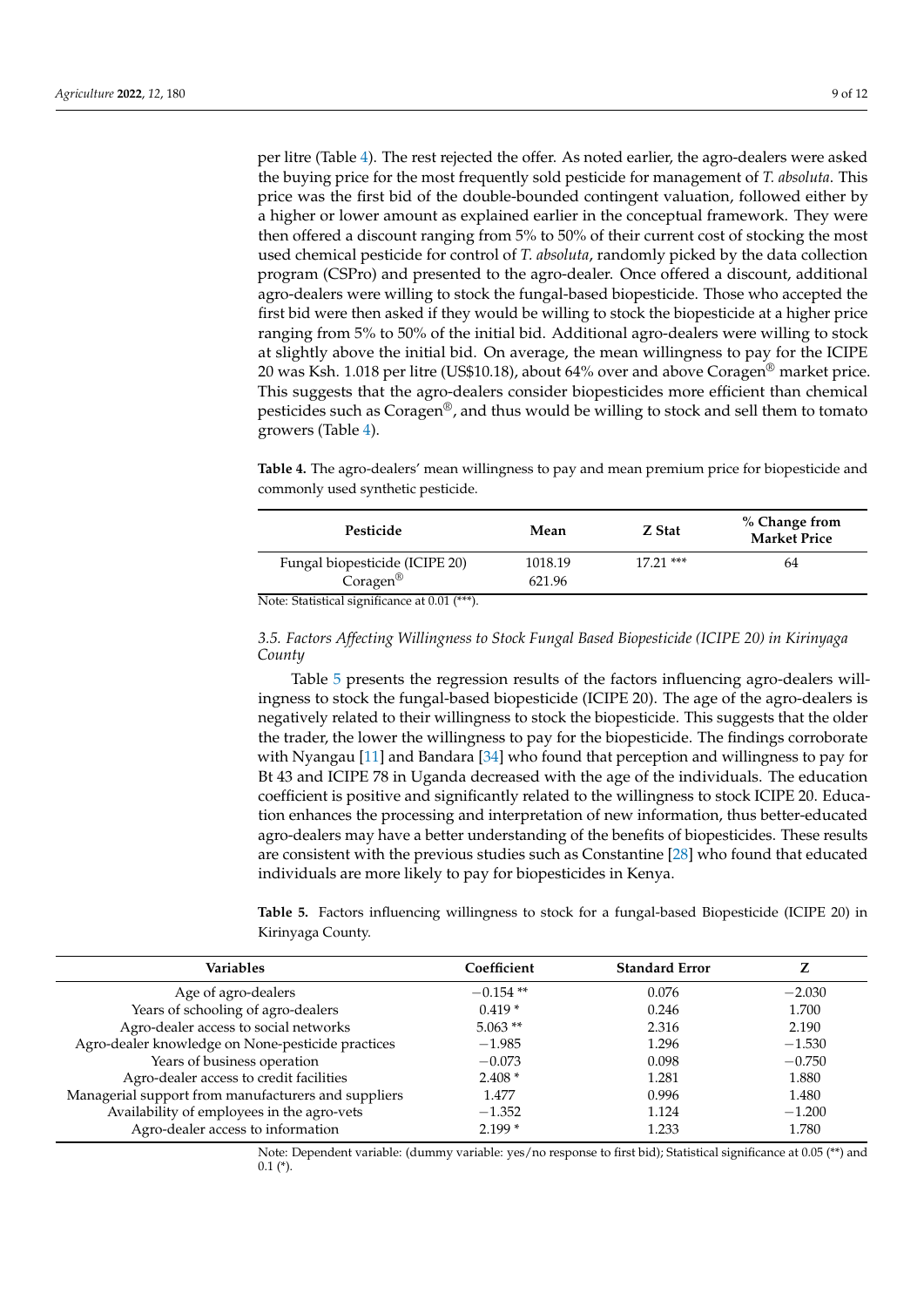Agro-dealers' access to social networks was similarly positive and significantly related to agro-dealers' willingness to stock the biopesticide. Access to social networks is expected to enhance agro-dealers' knowledgeable of the market trends including the availability of new products, prices, and consumer demand. The coefficient for access to credit facilities was also positive and significant at 10%, implying that agro-dealers with access to the credit facilities are more likely to accept new products such as the fungal-based biopesticide or increase their stocks in the stores due to the availability of capital. The findings are consistent with the previous studies such as Chia [\[29\]](#page-11-15) who found that access to credit positively influenced willingness to pay for insects for feeds among agro-dealers in Kenya. Access to information was positive and significantly related to the willingness to stock the biopesticide, suggesting that agro-dealers with access to reliable information on both chemical and biopesticides such as their prices, quantity, and quality knew about them and their demand (Table [5\)](#page-8-1). In the pesticides industry, information is thus very critical to both agro-dealers and the farmers.

#### <span id="page-9-0"></span>**4. Conclusions and Policy Implication**

The main objective of this study was to determine the knowledge, perception, and willingness to stock a fungal-based biopesticide among agro-dealers in Kirinyaga County. Agro-dealers are indeed aware of the use of biopesticides in the management of *T. absoluta*. Similarly, they are aware of various cultural practices including orchard sanitation, as well as trapping innovations and use of natural enemies for suppression of the pest. Though the agro-dealers are well known for heavily stocking synthetic pesticides, they are aware of their adverse effects on human, animal, and environmental health, demonstrating the potential to influence the use of biopesticide as alternative crop protection to the use of hazardous chemical pesticides. The results further show that agro-dealers are willing to stock the biopesticide. Using the price of the most traded pesticide for management of *T. absoluta* (Coragen®), we find that 82% of the interviewed agro-dealers were willing to stock and retail at the same price the fungal-based biopesticide. On average the agro-dealers were willing to pay about 64% over and above Coragen®'s buying price, suggesting that the agro-dealers consider biopesticides effective in the management of *T. absoluta* and thus would be willing to stock and sell them to tomato farmers.

The empirical analysis of the study revealed that younger and educated agro-dealers are more likely to stock the new product, and thus potential influencers who can lead the awareness and thus the adoption of the biopesticide ICIPE 20 among tomato growers. Similarly, agro-dealers with access to credit, social networks, and information are more willing to stock the new fungal-based biopesticide.

Although we find useful insights into the feasibility of the commercialization of the ICIPE 20, we acknowledge limitations in our study. One was the use of the purposive sampling method. This implies that it was not possible to measure for variability. In addition, the results from the data cannot be generalized beyond the current sample and region of study. Second, our sample is relatively small, although it captured the whole population of agro-dealers in the study area. Future studies should consider other tomatogrowing regions in Kenya and the larger SSA region. Besides, future research should incorporate the farmers are they are important actors in the biopesticide commercialization value chain.

Even with these limitations, the results suggest important policy implications. There is a need to increase the level of access to social networks among the agro-dealers for enhanced knowledge on pesticide types, quality, and quantity. Credit facilities and information access among agro-dealers are also vital since they are critical factors that easily influence the knowledge, perception, and willingness to stock new products. There is merit to commercialize ICIPE 20 for use as an integral component of IPM in the management of the devastating invasive South American tomato leaf miner *T. absoluta*.

**Author Contributions:** B.W.M., S.A.M., S.N. and F.M.K. conceptualized and drafted the proposal for the study. F.O., P.M.M. and B.W.M. were involved in developing the methodology and formal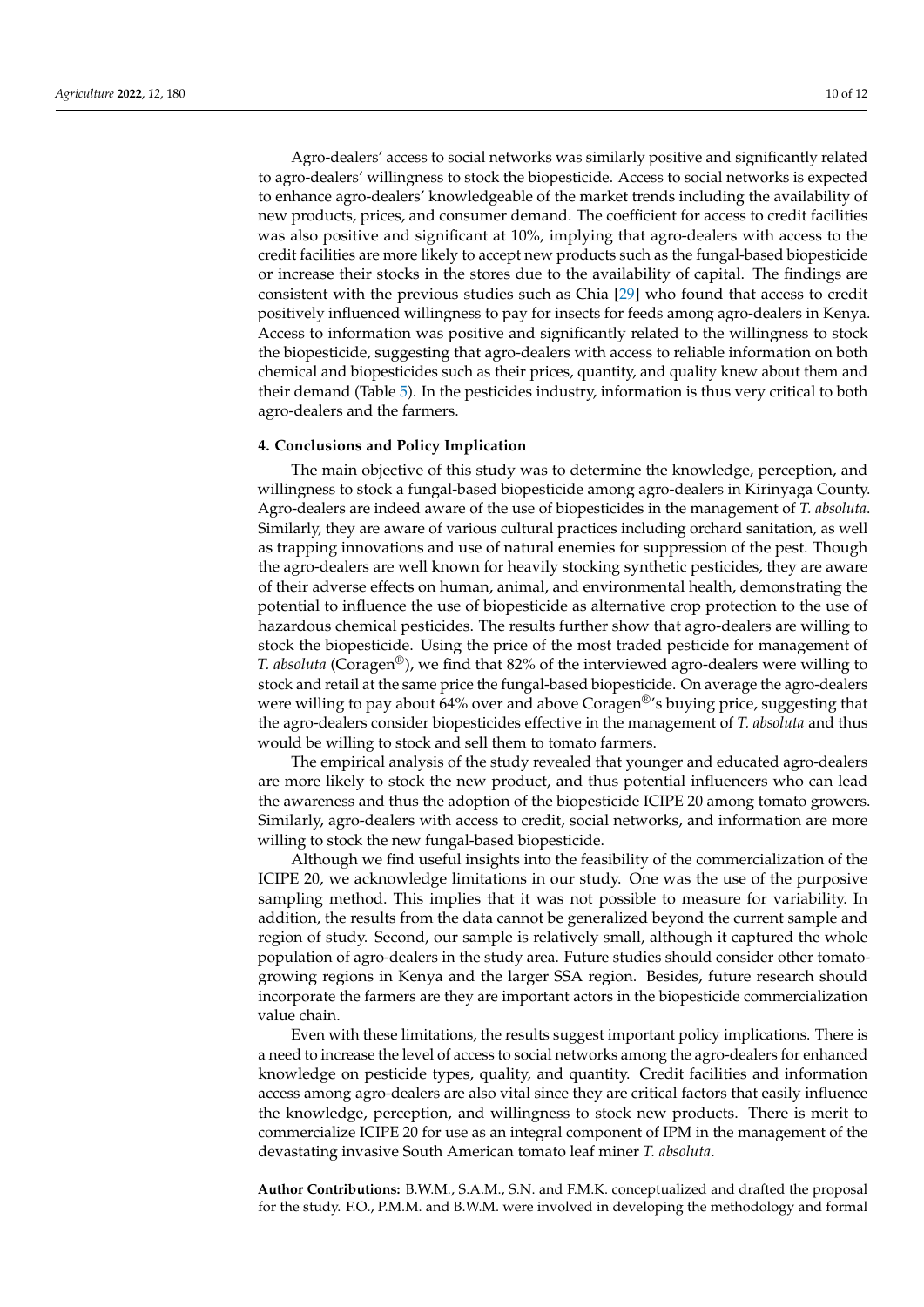data analysis. The text was written collaboratively by all co-authors. The published version of the manuscript has been read and approved by all authors. All authors have read and agreed to the published version of the manuscript.

**Funding:** This research was funded by Biovision Foundation Project (grant No.: BV DPP-012/2019- 2022), and the African Union (AU) (grant no.: AURG II-2-123-2018). The first author is grateful to the Centre of Excellence in Sustainable Agriculture and Agribusiness Management (CESAAM), for the partial support in pursuing his Master's program at Egerton University. We also acknowledge the International Centre of Insect Physiology and Ecology's core funding from the Swedish International Development Cooperation Agency (Sida); the Swiss Agency for Development and Cooperation (SDC); the Federal Democratic Republic of Ethiopia; and the Government of the Republic of Kenya. The views expressed herein do not necessarily reflect the official opinion of the donors.

**Institutional Review Board Statement:** Ethical assessment and authorization for this project were granted as a result of the International Centre for Insect Physiology and Ecology's substantial work on a range of insect pests at the study site. However, survey respondents' oral agreement was obtained after they had been made aware of the study to make informed and free decisions about their participation.

**Informed Consent Statement:** Informed consent was obtained from all subjects involved in the study.

**Data Availability Statement:** The data presented in this study are available on request from the corresponding author.

**Acknowledgments:** The authors would like to express their gratitude to Kirinyaga county agrodealers who volunteered their time to participate in the survey and the enumerators for their effort in data collection. An earlier version of this paper was presented at the 31st International Conference of Agricultural Economists, 17–31 August 2021, Online. We acknowledge the insightful comments from participants of this conference.

**Conflicts of Interest:** The authors declare no conflict of interest.

# **References**

- <span id="page-10-0"></span>1. Ochilo, W.N.; Nyamasyo, G.N.; Kilalo, D.; Otieno, W.; Otipa, M.; Chege, F.; Lingeera, E.K. Characteristics and production constraints of smallholder tomato production in Kenya. *Sci. Afr.* **2019**, *2*, e00014. [\[CrossRef\]](http://doi.org/10.1016/j.sciaf.2018.e00014)
- <span id="page-10-1"></span>2. FAOSTAT. Available online: <https://www.fao.org/faostat/en/#data/QC> (accessed on 16 December 2021).
- <span id="page-10-2"></span>3. Rani, L.; Thapa, K.; Kanojia, N.; Sharma, N.; Singh, S.; Grewal, A.S.; Kaushal, J. An extensive review on the consequences of chemical pesticides on human health and environment. *J. Clean. Prod.* **2021**, *283*, 124657. [\[CrossRef\]](http://doi.org/10.1016/j.jclepro.2020.124657)
- <span id="page-10-3"></span>4. Manikanta, P.; Dokuparthi, S.S.K. A Review on Role of Azadirachta indica A. Juss as a Biopesticide. *Int. J. Univ. Pharm. Bio Sci.* **2014**, *3*, 10.
- <span id="page-10-4"></span>5. Chandler, D.; Bailey, A.S.; Tatchell, G.M.; Davidson, G.; Greaves, J.; Grant, W.P. The development, regulation and use of biopesticides for integrated pest management. *Philos. Trans. R. Soc. B Biol. Sci.* **2011**, *366*, 1987–1998. [\[CrossRef\]](http://doi.org/10.1098/rstb.2010.0390)
- <span id="page-10-5"></span>6. Yalçin, M.; Mermer, S.; Kozaci, L.D.; Turgut, C. Insecticide resistance in two populations of Tuta absoluta (Meyrick, 1917) (Lepidoptera: Gelechiidae) from Turkey. *Turkiye Entomol. Derg.* **2015**, *39*, 137–145. [\[CrossRef\]](http://doi.org/10.16970/ted.63047)
- <span id="page-10-6"></span>7. Grant, C.; Jacobson, R.; Ilias, A.; Berger, M.; Vasakis, E.; Bielza, P.; Zimmer, C.T.; Williamson, M.S.; Ffrench-Constant, R.H.; Vontas, J. The evolution of multiple-insecticide resistance in UK populations of tomato leafminer, *Tuta absoluta*. *Pest Manag. Sci.* **2019**, *75*, 2079–2085. [\[CrossRef\]](http://doi.org/10.1002/ps.5381)
- <span id="page-10-7"></span>8. Moshi, A.P.; Matoju, I. The status of research on and application of biopesticides in Tanzania. Review. *Crop Prot.* **2017**, *92*, 16–28. [\[CrossRef\]](http://doi.org/10.1016/j.cropro.2016.10.008)
- <span id="page-10-8"></span>9. Wafula, G.; Waceke, J.; Macharia, C. Role of Mass Trapping in the Management of Leafminer (Tutaabsoluta) on Tomato in the Central Highlands of Kenya. *J. Agric. Life Sci.* **2018**, *5*, 28–32.
- <span id="page-10-9"></span>10. Barros, E.M.; da Silva-Torres, C.S.A.; Torres, J.B.; Rolim, G.G. Short-term toxicity of insecticides residues to key predators and parasitoids for pest management in cotton. *Phytoparasitica* **2018**, *46*, 391–404. [\[CrossRef\]](http://doi.org/10.1007/s12600-018-0672-8)
- <span id="page-10-10"></span>11. Nyangau, P.; Muriithi, B.; Diiro, G.; Akutse, K.S.; Subramanian, S. Farmers' knowledge and management practices of cereal, legume and vegetable insect pests, and willingness to pay for biopesticides. *Int. J. Pest Manag.* **2020**, *66*, 1–13. [\[CrossRef\]](http://doi.org/10.1080/09670874.2020.1817621)
- <span id="page-10-11"></span>12. Wilson, K.; Benton, T.G.; Graham, R.I.; Grzywacz, D. Pest Control: Biopesticides' Potential. *Science* **2019**, *342*, 799. [\[CrossRef\]](http://doi.org/10.1126/science.342.6160.799a) [\[PubMed\]](http://www.ncbi.nlm.nih.gov/pubmed/24233706)
- <span id="page-10-12"></span>13. Kimenju, S.C.; De Groote, H. Consumer willingness to pay for genetically modified food in Kenya. *Agric. Econ.* **2008**, *38*, 35–46. [\[CrossRef\]](http://doi.org/10.1111/j.1574-0862.2007.00279.x)